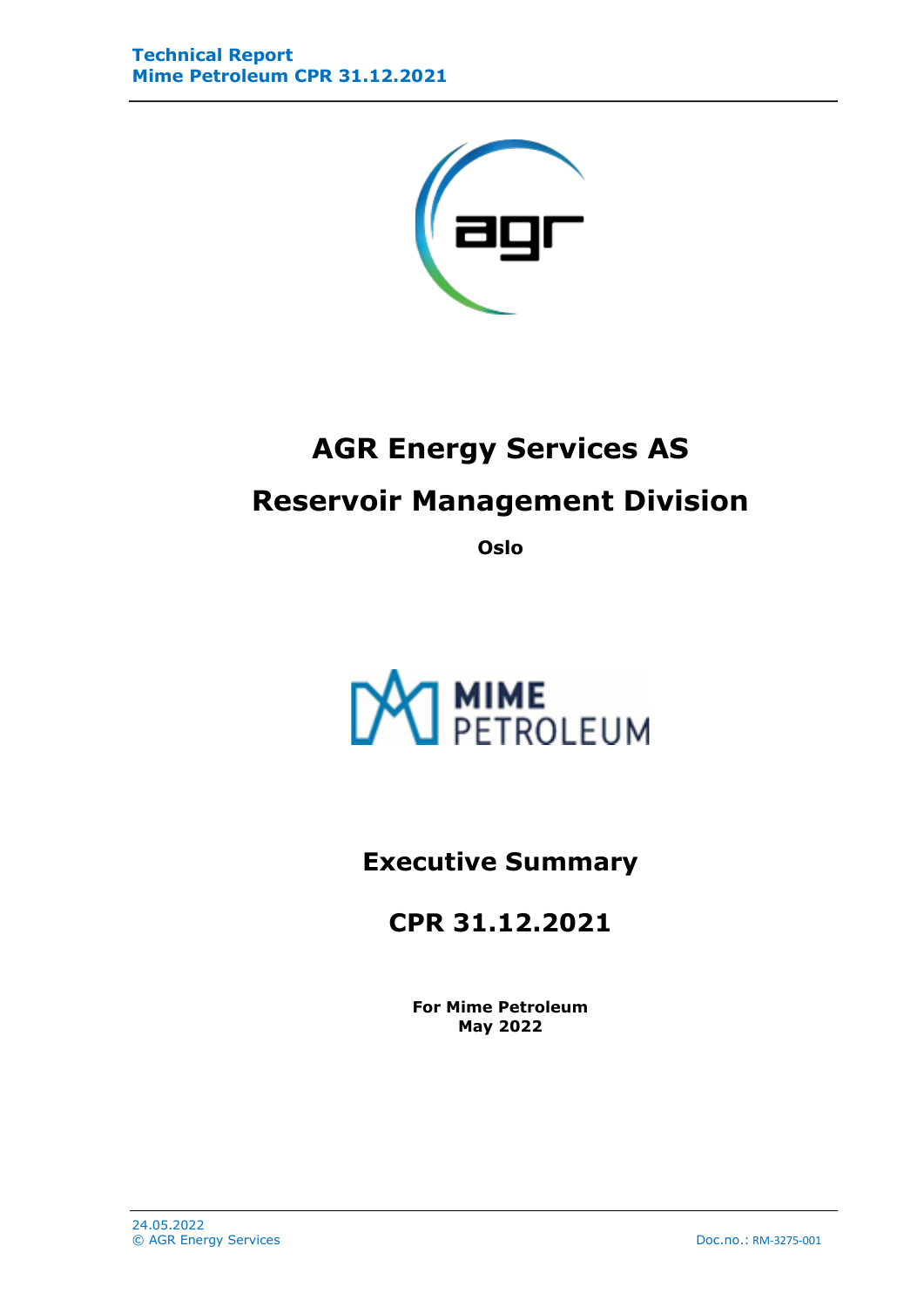## **Qualifications**

AGR is an independent consultancy specializing in amongst others petroleum reservoir evaluation, reserves auditing and economic analysis. AGR has conducted evaluations for numerous energy companies and financial institutions. Except for the provision of professional services on a fee basis, AGR does not have any commercial arrangement with any other persons or companies involved in the assets that are the subject of this report.

#### **Evaluation Standard**

In the Competent Person's Report (CPR) of reserves, AGR has applied the standard petroleum engineering techniques. This CPR is based the guidelines of Petroleum Resources Management System (SPE PRMS) sponsored by the Society of Petroleum Engineers, the World Petroleum Council, the Society of Exploration Geophysicists, the American Association of Petroleum Geologists, the European Association of Geoscientists & Engineers and the Society of Petroleum Evaluation Engineers from 2018.

## **Basis of Opinion**

The evaluation presented in this report reflects our qualified judgment based on accepted standards of professional investigation but is subject to generally recognized uncertainties associated with the interpretation of geological, geophysical and subsurface reservoir data. It should be understood that any evaluation, particularly one involving exploration and future petroleum developments, may be subject to significant variations over short periods of time as new information becomes available.

#### **Disclaimer**

This report relates specifically and solely to the subject petroleum licence interests and is conditional upon the assumptions made therein. This report must therefore be read in its entirety. Hydrocarbon reserves and resources should be regarded as estimates only, that may change as production history and additional information become available. Not only are reserves and resource estimates based on the information currently available, these are also subject to uncertainties inherent in the application of judgmental factors in interpreting such information. AGR Energy Services AS shall have no liability arising out of, or related to, the use of the report.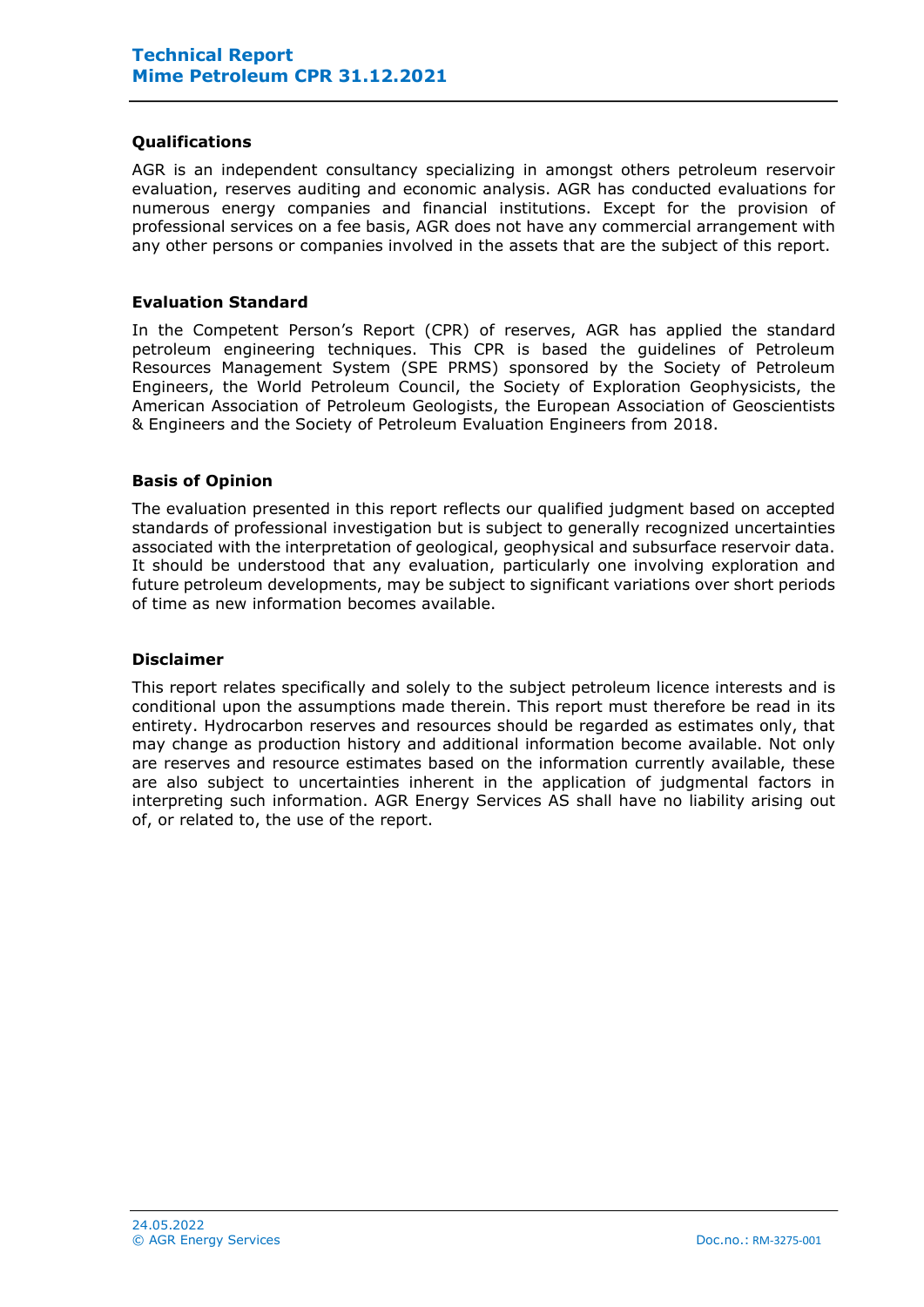

# **Executive Summary**

AGR has been contracted by Mime Petroleum AS (hereinafter Mime Petroleum) to carry out a Competent Person's Report (CPR) of Mime Petroleum's oil and gas assets on the Norwegian Continental Shelf. This CPR covers proved (1P), proved + probable (2P) and proved + probable + possible (3P) reserves as of 31.12.2021 according to the Petroleum Resources Management System (PRMS) of SPE/WPC/SEG/AAPG/ EAGE/SPEE issued in 2018. Contingent Resources have not been evaluated.

#### **Asset overview**

*Table 1 Assets included in the CPR*

| <b>Field</b>  | <b>Operator</b> | <b>Installation</b>                                                             | <b>Status</b> | <b>Mime Petroleum</b><br>interest (%) |
|---------------|-----------------|---------------------------------------------------------------------------------|---------------|---------------------------------------|
| <b>Balder</b> |                 | Vår Energi   Jotun A FPSO, Balder FPSO, Ringhorne<br>Platform, subsea templates | Producing     | 10.00                                 |
|               |                 |                                                                                 |               |                                       |
| Ringhorne     |                 | Vår Energi   Wells drilled from Ringhorne platform                              | Producing     | 7.40                                  |
| Øst           |                 |                                                                                 |               |                                       |

The Balder Field is located on the Utsira High east of South Viking Graben which forms the kitchen area for hydrocarbon generation. The Balder oil field was discovered in 1967 by the well 25/11-1 which was the first oil discovery on the Norwegian Continental Shelf (NCS). Oil has been produced in several phases since production start in 1999 and the main production mechanism is natural aquifer drive. Balder, including Ringhorne, produces oil from several separate deposits in sandstone of Jurassic, Paleocene and Eocene age. Balder produces from the Heimdal and Hermod Formations as well as from the injected sand complex above them. Ringhorne produces from sandstone in the Statfjord Group, Ty and Hermod Formations. The reservoirs are of good to very good quality. The Balder reservoir lies at a depth of 1,700 metres and the Ringhorne Ty and Jurassic reservoir at a depth of 1,900 metres.

A re-development of the Balder Field was approved in the licence in 2019, a PDO for the Balder Future project submitted to the authorities in December 2019 and the PDO was approved in June 2020 including 13 additional wells drilled from new subsea templates and the Ringhorne platform, refurbishment of the Jotun FPSO and life extension. Projects included (remaining wells to be drilled) are Ringhorne Phase III (2x OP, 1x WI), Ringhorne Phase IV (5x OP), Balder Future (13x OP, 1x WI) and Balder Satellites (1x OP).

The Ringhorne Øst Field is a separate accumulation in the Ringhorne Øst Unit. Three wells drilled from the Ringhorne platform produce oil with associated gas from Jurassic sandstone in the Statfjord Group. The reservoir lies at a depth of 1,940 metres and has very good quality. Projects included (remaining wells to be drilled) are Ringhorne Phase III (1x OP) and incremental production from the Balder Future project.

#### **Technical and economic evaluations**

This evaluation is based on data, documentation and models provided by Mime Petroleum. A key source for the evaluation of the technical production and cost profiles are the Operator's annual reporting to the Norwegian Authorities (Revised National Budget 2022; RNB2022), supported by field development plans and other relevant asset and licence information. AGR has also had access to key reservoir static and dynamic models and checked and performed sensitivities on those to test the robustness and uncertainty range of Petroleum Initially-In-Place (PIIP) and technical production profiles. AGR has considered and discussed the major uncertainties and risks.

AGR has performed economic evaluations to determine reserves by using the AGR economic model reflecting the fiscal regime governing the oil and gas industry on the NCS. The technical production and cost profiles used in the evaluations have been prepared by AGR. The reserves are reported as of 31.12.2021. Economic cut-off year is estimated as the year of maximum cumulative net cash-flow. The price and economic assumptions applied were provided by Mime Petroleum and AGR considers these assumptions to be reasonable and have applied them in the evaluations, see table below.